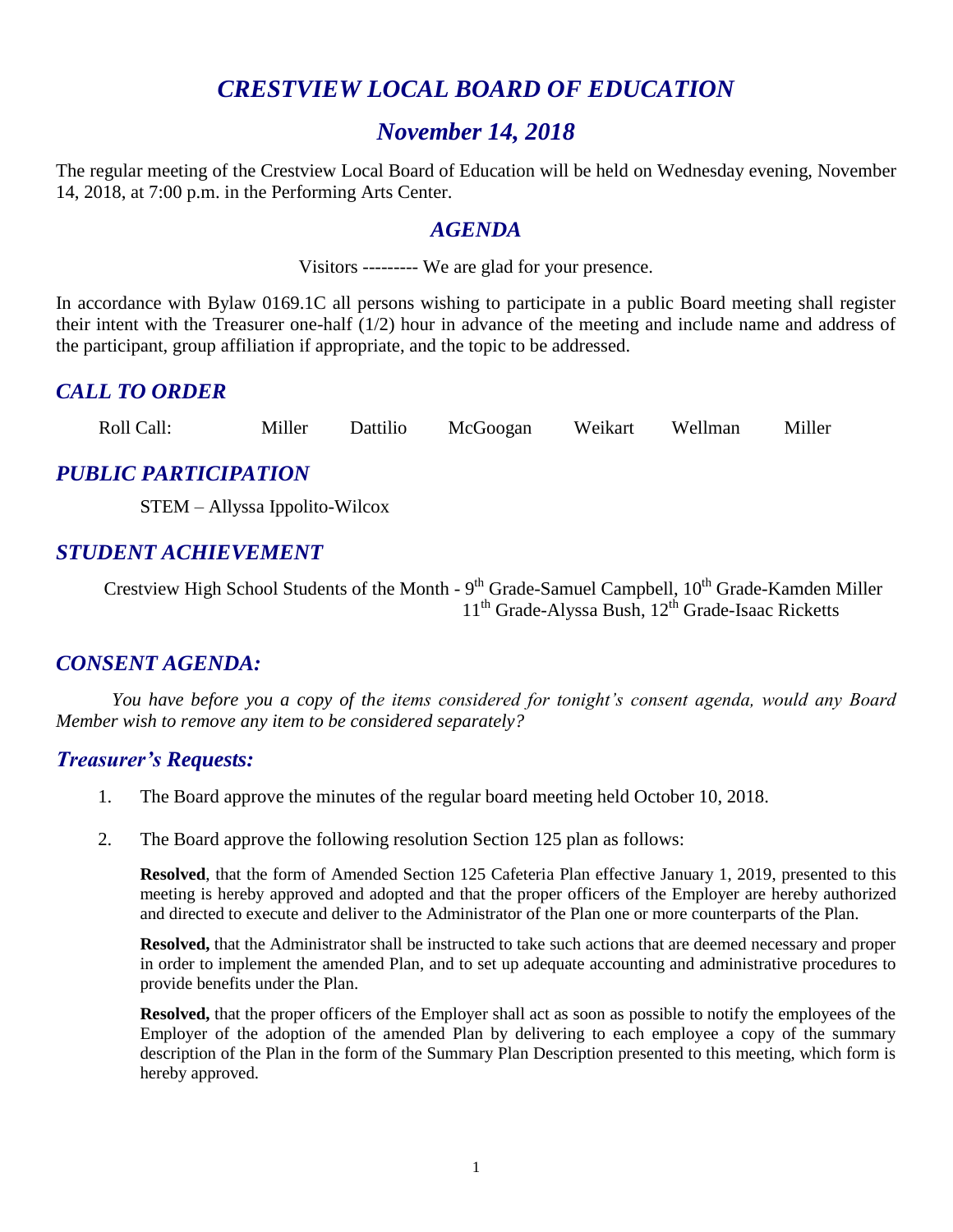#### *Superintendent's Requests:*

- 1. The Board approve the 2018-19 Building Parent Advisory Committees as presented for Crestview High School, Middle School, and Elementary School.
- 2. The Board approve to revise the following substitute employee salary schedules effective January 1, 2019:

| Secretaries        | \$8.55 per hour |
|--------------------|-----------------|
| Cooks              | \$8.55 per hour |
| Cafeteria Cashiers | \$8.55 per hour |
| Cafeteria Servers  | \$8.55 per hour |
| Technology         | \$8.55 per hour |

3. The Board award the following licensed personnel a supplemental contract for PAX Good Behavior Game training for up to 8 hours at \$17.00 per hour on November 26, 2018. The training will focus on a school wide behavior management program that will be utilized in PK, K, and Grade 1  $\&$  2.

Gale Heffinger

4. The Board approve the following nonteaching personnel to be granted a one (1) year limited contract basis for the remainder of the 2018-19 school year according to the salary schedule as recommended by Matthew T. Manley, Superintendent; all required reports are on file:

Jill Kallas - Cafeteria Cashier (effective 12-1-18)

5. The Board approve the following as non-paid volunteers for the 2018-19 school year; all required reports are on file:

> Matthew Evans – CHS Volunteer Head Indoor Track Coach Derek Ciapala – CMS Volunteer 7<sup>th</sup> Grade Boys Basketball Coach Tim Vargo – CMS Volunteer 8<sup>th</sup> Grade Boys Basketball Coach George Kubas – CHS Volunteer Head Bowling Coach

6. The Board grant permission to the following to transport students by private vehicle during the 2018-19 school year.

Randi Kubas – Bowling

 7. The Board approve the following non-teaching personnel be placed on the approved substitute list for the 2018-19 school year, substitute basis only, according to wage rate for the assignment designated; all required reports are on file:

> *Bus Driver*......Melissa Fieldhouse (effective 10/2/2018) *Technology*….Evan Gottschalk – Technology Assistant (effective 9-24-2018) *Secretaries*…..Allyson McGoogan

#### **END of CONSENT AGENDA**

Recommend: The Board approve the consent agenda as presented:

| Moved by | second by | y ______ to approve consent agenda. Vote yes: |                         |  |
|----------|-----------|-----------------------------------------------|-------------------------|--|
| Vote no: |           | Absent:                                       | Motion carried . Failed |  |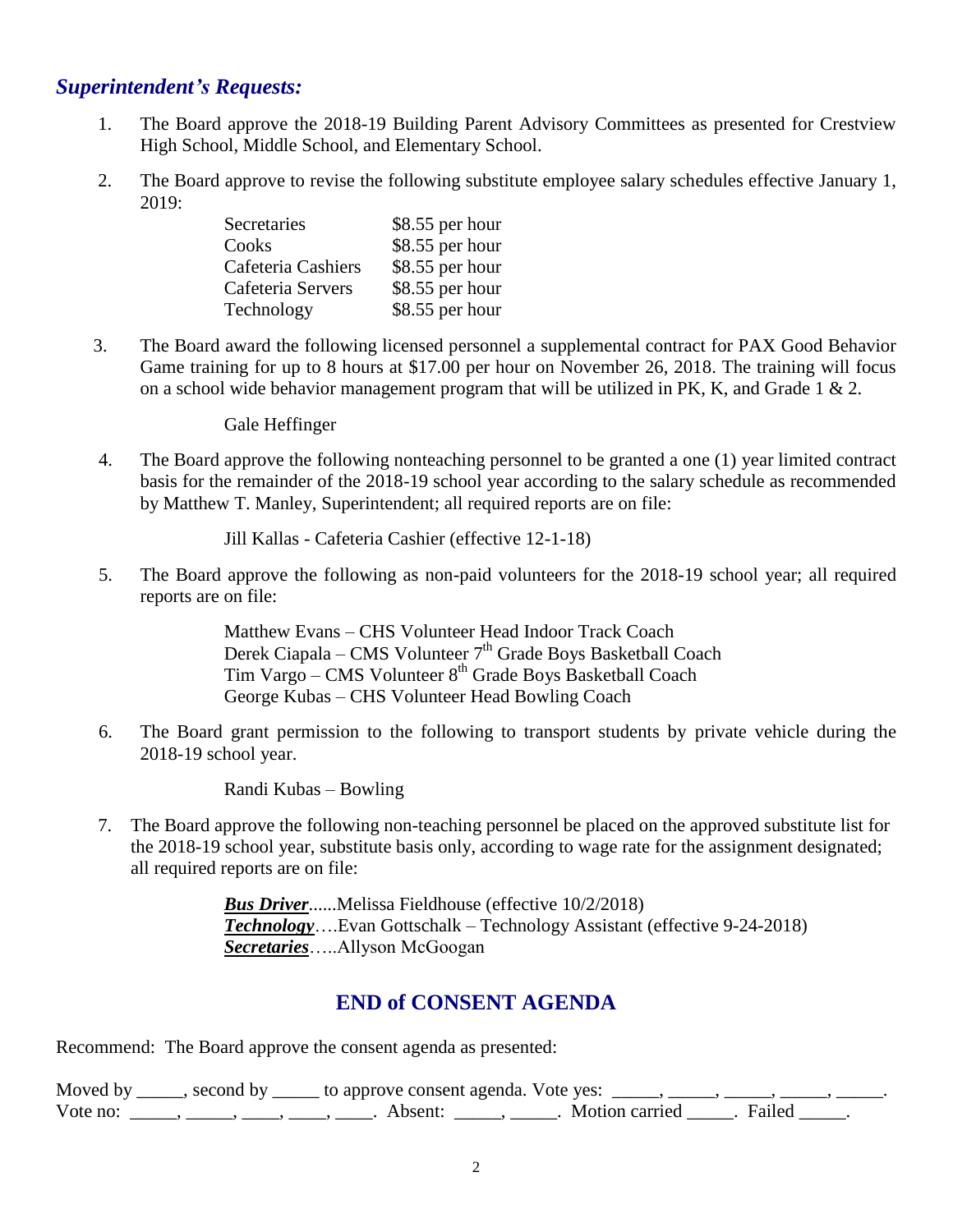## *Treasurer's Requests/Recommendations not included in Consent Agenda:*

1. Approve financial reports and investments as prepared and presented.

|    |             |                                             | Moved by _____, second by _____. Vote yes: _____, _____, _____, _____, _____. Vote no: ____,<br>$\frac{1}{1}, \frac{1}{1}, \frac{1}{1}, \frac{1}{1}, \frac{1}{1}, \frac{1}{1}, \frac{1}{1}, \frac{1}{1}, \frac{1}{1}, \frac{1}{1}, \frac{1}{1}, \frac{1}{1}, \frac{1}{1}, \frac{1}{1}, \frac{1}{1}, \frac{1}{1}, \frac{1}{1}, \frac{1}{1}, \frac{1}{1}, \frac{1}{1}, \frac{1}{1}, \frac{1}{1}, \frac{1}{1}, \frac{1}{1}, \frac{1}{1}, \frac{1}{1}, \frac{1}{1}, \frac{1}{1}, \frac{1}{1}, \frac{1}{1}, \frac{1}{1}, \frac{$ |  |
|----|-------------|---------------------------------------------|-----------------------------------------------------------------------------------------------------------------------------------------------------------------------------------------------------------------------------------------------------------------------------------------------------------------------------------------------------------------------------------------------------------------------------------------------------------------------------------------------------------------------------|--|
| 2. |             | Recommend: The Board accept donations from: |                                                                                                                                                                                                                                                                                                                                                                                                                                                                                                                             |  |
|    | a.          | <b>PTO</b>                                  | \$700.00 to CMS for Spheros Robots                                                                                                                                                                                                                                                                                                                                                                                                                                                                                          |  |
|    |             | b. Ohiopyle Prints, Inc.                    | \$29.07 to CHS PSS                                                                                                                                                                                                                                                                                                                                                                                                                                                                                                          |  |
|    | $c_{\cdot}$ | Coca-Cola                                   | \$1000.00 to Scholarship Fund                                                                                                                                                                                                                                                                                                                                                                                                                                                                                               |  |
|    |             | d. Debby MacLellan                          | <b>Saxophone to Music Department</b>                                                                                                                                                                                                                                                                                                                                                                                                                                                                                        |  |
|    |             |                                             | Moved by _____, second by _____. Vote yes: _____, _____, _____, _____, _____. Vote no: ____,<br>$\frac{1}{1}$ , $\frac{1}{1}$ , $\frac{1}{1}$ , $\frac{1}{1}$ , $\frac{1}{1}$ , $\frac{1}{1}$ , $\frac{1}{1}$ , $\frac{1}{1}$ , $\frac{1}{1}$ , $\frac{1}{1}$ , $\frac{1}{1}$ , $\frac{1}{1}$ , $\frac{1}{1}$ , $\frac{1}{1}$ , $\frac{1}{1}$ , $\frac{1}{1}$ , $\frac{1}{1}$ , $\frac{1}{1}$ , $\frac{1}{1}$ , $\frac{1}{1}$ ,                                                                                             |  |

# *Board Reports:*

| 1. Career Center Report               | Mrs. Wellman |
|---------------------------------------|--------------|
| 2. Student Achievement Liaison Report | Mr. Dattilio |
| 3. Legislative Report                 | Mr. Weikart  |
| 4. Student Board Member Report        | Mr. Miller   |

### *Board Committee Reports:*

| 1. Buildings & Grounds | Mr. McGoogan |
|------------------------|--------------|
| 2. Athletic Council    | Mr. McGoogan |
| 3. Personnel           | Mrs. Wellman |
| 4. Finance Audit       | Mrs. Wellman |
| 5. Policy              | Mrs. Wellman |
| 6. Communications      | Mr. Weikart  |
| 7. Insurance           | Mr. Weikart  |
| 8. Business Advisory   | Mr. McGoogan |

# *Administrative Reports:*

| 1. Elementary School | Mrs. Dangerfield      |
|----------------------|-----------------------|
| 2. Middle School     | Mrs. Lemaster         |
| 3. High School       | Mrs. Dickson          |
| 4. Special Education | Mr. Hill              |
| 5. Athletic          | Mr. Cusick/Mrs. Nappi |
| 6. Lunchroom         | <b>Miss Wilmes</b>    |
| 7. Technology        | Mr. Miller            |
| 8. Transportation    | Mr. Burbick           |
| 9. Maintenance       | Mr. Radman            |
|                      |                       |
|                      |                       |

# **Superintendent's Report:** Mr. Manley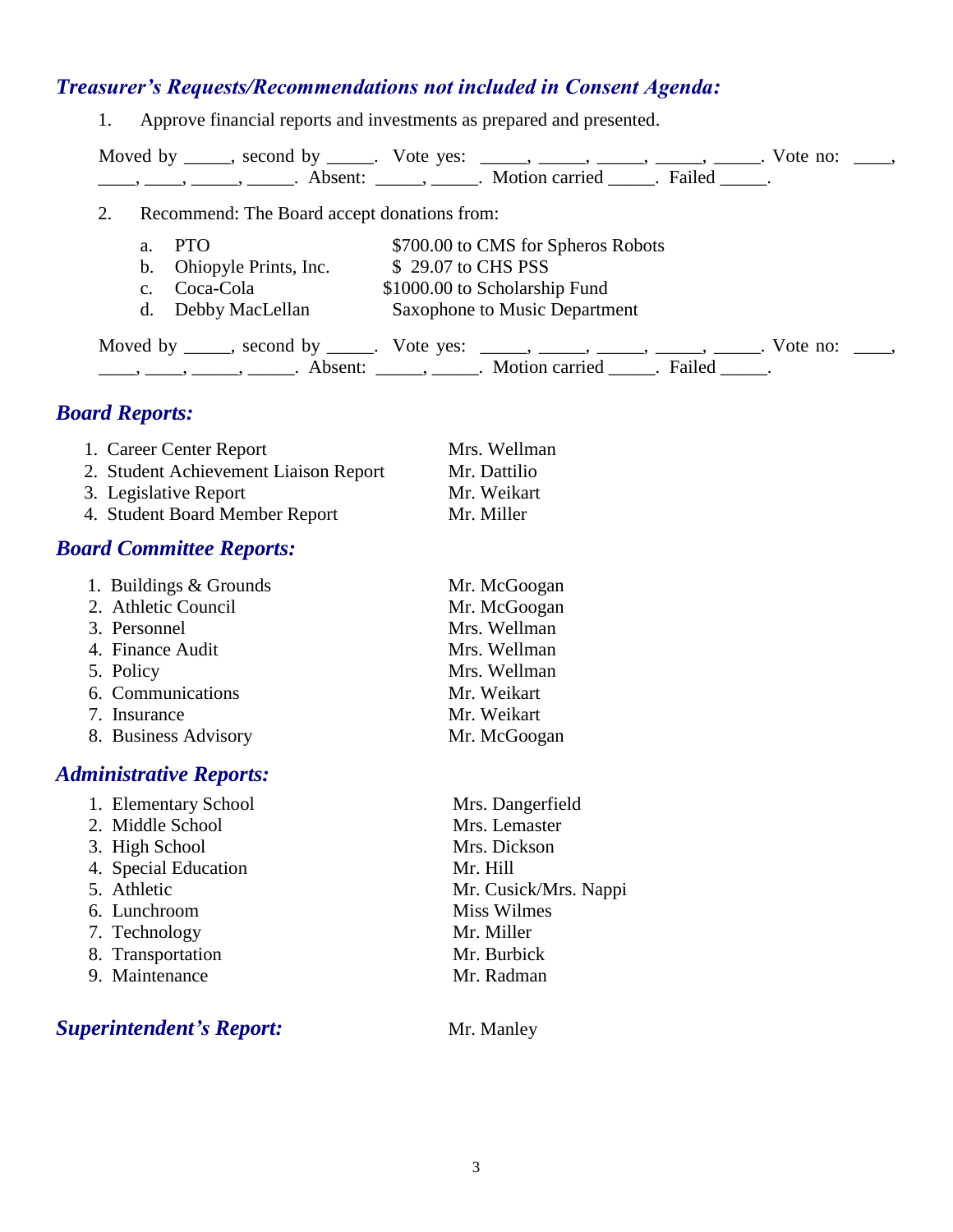# *Superintendent's Requests/Recommendations not included in Consent Agenda:*

1. Recommend: To appoint \_\_\_\_\_\_\_\_\_\_\_\_\_to the Columbiana County Career and Technical Center for a two  $(2)$  year period beginning \_\_\_\_\_\_\_\_\_\_\_\_.

Moved by \_\_\_\_\_, second by \_\_\_\_\_. Vote yes: \_\_\_\_\_, \_\_\_\_\_, \_\_\_\_\_, \_\_\_\_\_, \_\_\_\_\_. Vote no: \_\_\_\_\_, \_\_\_\_, \_\_\_\_\_\_, \_\_\_\_\_\_, \_\_\_\_\_\_\_. Absent: \_\_\_\_\_\_, \_\_\_\_\_\_. Motion carried \_\_\_\_\_\_. Failed \_\_\_\_\_.

2. Recommend: The Board review the following Board Policies/Bylaws which will be presented for approval at the December 12, 2018 board meeting:

| <b>Policy/Bylaw Number</b> | <b>Description</b>                                                                                  | <b>New/Revised/Replacement</b> |
|----------------------------|-----------------------------------------------------------------------------------------------------|--------------------------------|
| 0131                       | Legislative                                                                                         | Revised                        |
| 0141.2                     | <b>Conflict of Interest</b>                                                                         | Revised                        |
| 0164                       | Notice of Meetings                                                                                  | Revised                        |
| 0165.1                     | <b>Regular Meetings</b>                                                                             | Revised                        |
| 0165.2                     | <b>Special Meetings</b>                                                                             | Revised                        |
| 0165.3                     | Recess/Adjournment                                                                                  | Revised                        |
| 0166                       | <b>Executive Session</b>                                                                            | Revised                        |
| 0168                       | <b>Minutes</b>                                                                                      | Revised                        |
| 0169.1                     | <b>Public Participation at Board Meetings</b>                                                       | Revised                        |
| 1240.01                    | Non-Reemployment of the Superintendent                                                              | Revised                        |
| 1422                       | Non-Discrimination & Equal Employment Opportunity                                                   | Revised                        |
| 1541                       | <b>Termination and Resignation</b>                                                                  | Revised                        |
| 1662                       | Anti-Harassment                                                                                     | Revised                        |
| 2111                       | Parent & Family Engagement                                                                          | Revised                        |
| 2260                       | Non Discrimination & Access to Equal Educational                                                    |                                |
|                            | Opportunity                                                                                         | Revised                        |
| 2261                       | Title 1 Services                                                                                    | Revised                        |
| 2261.01                    | Parent & Family Member Participation in Title 1 Program                                             | Revised                        |
| 2261.03                    | District & School Report Card                                                                       | <b>New</b>                     |
| 3122                       | Non Discrimination & Equal Employment Opportunity                                                   | Revised                        |
| 3140                       | Termination & Resignation                                                                           | Revised                        |
| 3362                       | Anti-Harassment                                                                                     | Revised                        |
| 4122                       | Non Discrimination & Equal Employment Opportunity                                                   | Revised                        |
| 4140                       | Termination & Resignation                                                                           | Revised                        |
| 4162                       | Drug & Alcohol Testing of CDL License Holders and other                                             |                                |
|                            | employees who perform safety sensitive functions                                                    | Revised                        |
| 4362                       | Anti-Harassment                                                                                     | Revised                        |
| 5517                       | Anti-Harassment                                                                                     | Revised                        |
| 5517.02                    | <b>Sexual Violence</b>                                                                              | Revised                        |
| 5610                       | Removal, Suspension, Expulsion, and Permanent exclusion                                             |                                |
|                            | of students                                                                                         | Revised                        |
| 5610.02                    | In-School Discipline                                                                                | Revised                        |
| 5610.03                    | <b>Emergency Removal of students</b>                                                                | Revised                        |
| 5611                       | Due Process Rights                                                                                  | Revised                        |
| 6325                       | Procurement-Federal Grants/Funds                                                                    | Revised                        |
| 8141                       | Mandatory Reporting of Misconduct by Licensed                                                       |                                |
|                            | Employees                                                                                           | Revised                        |
| 8403                       | School Resource Officer                                                                             | <b>New</b>                     |
|                            |                                                                                                     |                                |
|                            | Moved by _____, second by _____. Vote yes: _____, _____, _____, _____, _____. Vote no: ____, _____, |                                |
|                            | -, ______, ______. Absent: ______, _____. Motion carried ______. Failed _____.                      |                                |